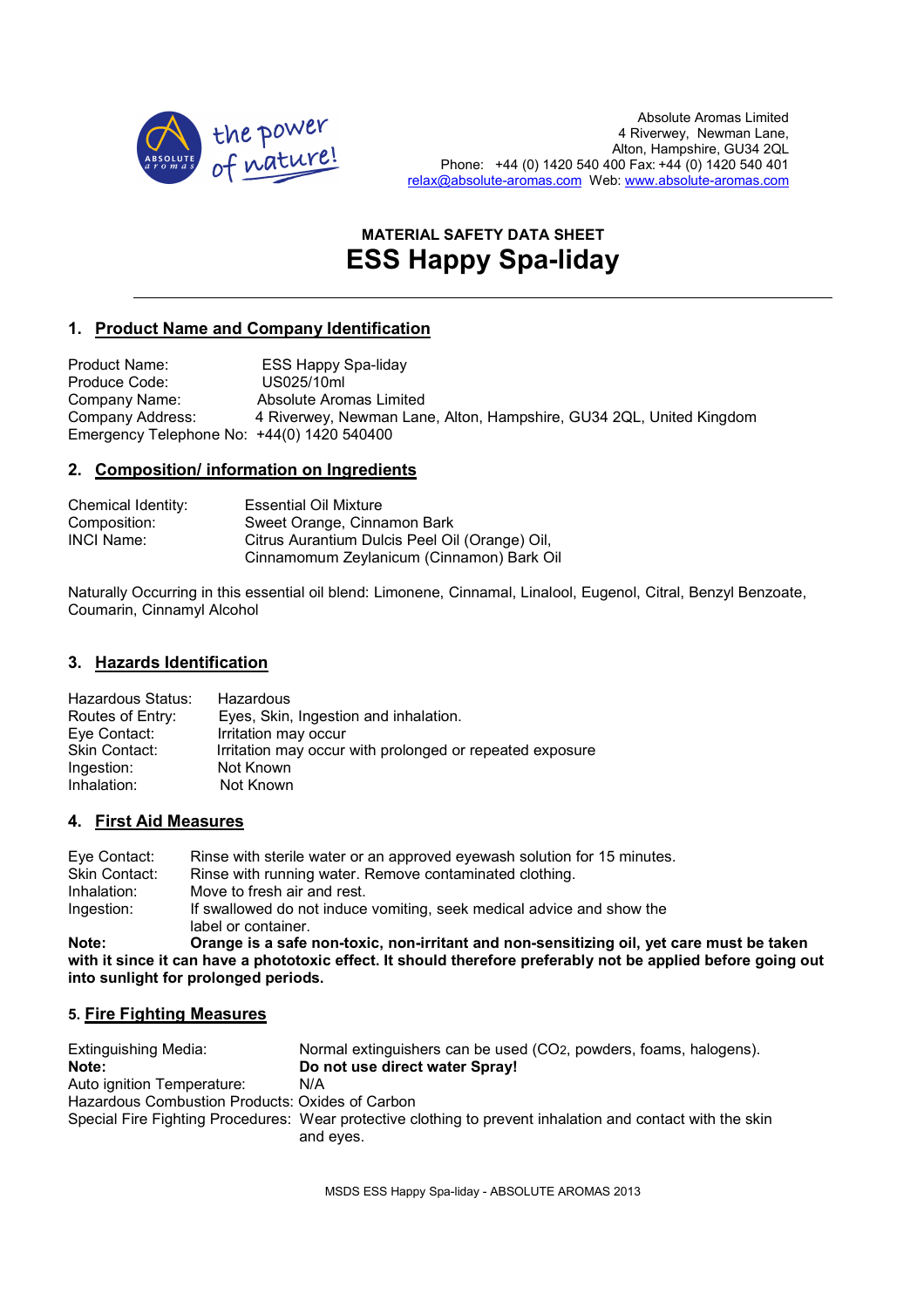# **6. Accidental Release Measures**

| <b>Personal Precautions:</b><br><b>Environmental Precautions:</b> | Wear suitable clothing when handling this product.<br>Contain the leak with earth or sand. Prevent the product from entering drains<br>and sewers; if this cannot be done advise the local authority.                                                                         |
|-------------------------------------------------------------------|-------------------------------------------------------------------------------------------------------------------------------------------------------------------------------------------------------------------------------------------------------------------------------|
| Clean up Procedure:                                               | Remove any source of flame or sparks, Ventilate the area, Absorb onto an inert<br>absorbent substrate and sweep up. Wash area with soap and water.                                                                                                                            |
| <b>Prohibited Materials:</b>                                      | Oxidising substances.                                                                                                                                                                                                                                                         |
| 7. Handling and Storage                                           |                                                                                                                                                                                                                                                                               |
| Handling:<br>Ventilation:                                         | Avoid spillage and eye contact. Goggles and gloves recommended.<br>Good general ventilation required, especially if the product is being used<br>in large qty's.                                                                                                              |
| <b>Storage Conditions:</b>                                        | Store in a cool dry location, in a sealed dark container.                                                                                                                                                                                                                     |
| Incompatible materials:                                           | Store away from oxidizing substances.e.g. Bleach.                                                                                                                                                                                                                             |
| Container materials:                                              | Stainless steel for bulk storage or glass for small quantities.                                                                                                                                                                                                               |
| 8. Exposure Control/ Personal Protection                          |                                                                                                                                                                                                                                                                               |
| Precautions:                                                      | Essential oils are highly concentrated liquids that can be harmful if not used<br>carefully. Use good personal hygiene practices, limit exposure to the product<br>whenever possible and Wash all items that come into contact with the product<br>before and after each use. |
| <b>Engineering Control:</b>                                       | None.                                                                                                                                                                                                                                                                         |
| Control Limits:                                                   | Prolonged exposure to essential oils can cause headaches, nausea and a<br>general feeling of uneasiness; ensure adequate ventilation, drink plenty of<br>water and take frequent breaks. Vary oils to reduce the chance of acquiring a<br>sensitivity reaction.               |
| <b>Personal Protection</b>                                        |                                                                                                                                                                                                                                                                               |
| Respiratory:                                                      | Not needed under normal conditions of use in a well ventilated area.                                                                                                                                                                                                          |
| Eye Protection:                                                   | Goggles or face shield should be worn.                                                                                                                                                                                                                                        |
| Skin/ Body Protection:                                            | Lab coats and gloves should be worn. Slip proof shoes may be worn where<br>spills may occur.                                                                                                                                                                                  |
| Other:                                                            | Evaluate need of protection based on the application of the product.                                                                                                                                                                                                          |

# **9. Physical & Chemical Properties**

| Liquid                  |
|-------------------------|
| <b>Citrus Spice</b>     |
| <b>Yellow to Orange</b> |
|                         |
| N/A                     |
| $38^{\circ}$ C.         |
| N/A                     |
| N/A                     |
| N/A                     |
| N/A                     |
| $0.843 - 0.850$ g/cm3   |
| Not reported.           |
| N/A                     |
| Insoluble               |
| Soluble                 |
|                         |